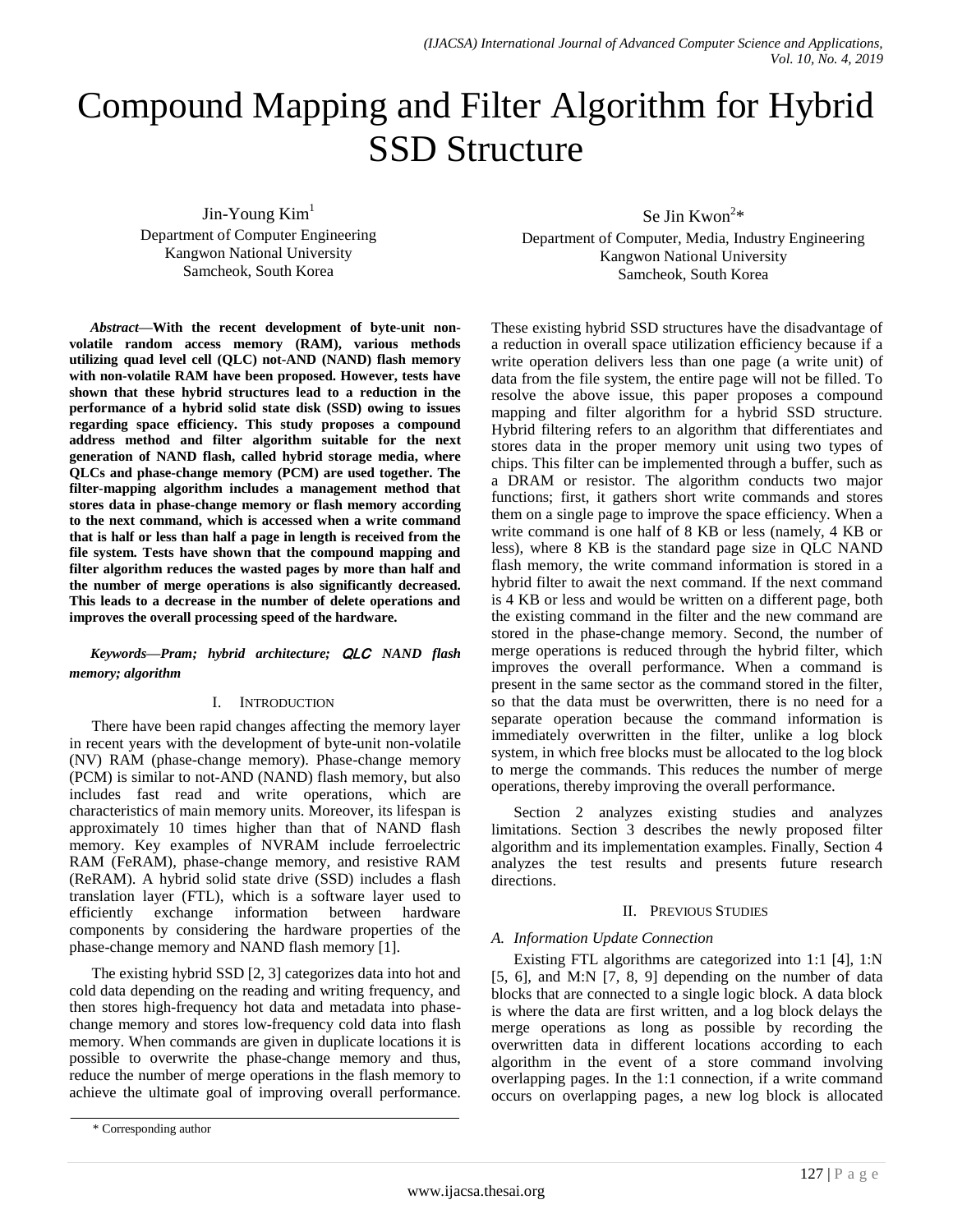from the free blocks, and a duplicate sector is recorded in that block to delay the merge operation. However, because only one data block is linked to a single log block, if repeated write commands occur in the same page, merge operations occur much more frequently, thereby reducing the overall performance of the flash memory. In the 1:N connection, a total of N data blocks are linked to one log block. In other words, several data blocks can share a single log block. In addition, because they are generally used an "out-of-place" method that fills the space in any order, the space utilization efficiency is extremely high. However, in the worst-case scenario, data blocks equaling the number of a page will be connected to a single log block, and a significant delay will occur when conducting merge operations. In the M:N connection, this architecture attempts to overcome the disadvantages of a 1:N connection. The main concept is to limit the number of data blocks that can be linked to a single log block.

## *B. Limitations of Previous Studies*

The algorithms for the connection schemes mentioned in Section II.A are difficult to implement in hybrid SSDs, or do not provide optimum efficiency when implemented. Regardless of the algorithm applied, if the size of a write command is eight sectors (4 KB) or less, at least half of the 16 sectors, which is the standard number for a QLC NAND flash memory page, will inevitably be wasted. If a sector mapping method is applied to resolve this phenomenon using only the NAND flash memory, it will require an extremely large memory volume in the main memory device. However, if a hybrid structure comprised of phase-change memory and NAND flash memory is applied, and a phase-change memory of a certain size is mapped based on sector units, a relatively small volume will be required instead.



Fig. 1. Overall Structure.

$$
\textcircled{1} W, 1, A, 512 \rightarrow 1 / 16 = \text{quotient} : 0, \text{ remainder} : 1
$$





#### Algorithm 1

| Algorithm 1 |                                                                             |  |  |  |
|-------------|-----------------------------------------------------------------------------|--|--|--|
| 1:          | if 'Next command' is less than 4KB in size;                                 |  |  |  |
| 2:          | if there is a 'Filter command' in the filter;                               |  |  |  |
| 3:          | if ther LPN of the 'Filter command' and the 'Next command' are the same;    |  |  |  |
| 4:          | if the LSN of the 'Filter command' and the 'Next command' are the same;     |  |  |  |
| 5:          | In the filter, overwrite the 'Filter command' with 'Next command';          |  |  |  |
| 6:          | else (=LSNs of two commands are not identical)                              |  |  |  |
| 7:          | 'Filter command' and 'Next command' are stored in flash memory as one page; |  |  |  |
| 8:          | else (=LPN of 'Filter command' and 'Next command' are not the same);        |  |  |  |
| 9:          | if the sector mapping table has the same LSN as 'Filter command';           |  |  |  |
| 10:         | overwrites 'Filter command'                                                 |  |  |  |
|             | in the data storage location of the same sector in the PCM;                 |  |  |  |
| 11:         | 'Next command' is stored in the filter;                                     |  |  |  |
| 12:         | else (=same LSN does not exist in sector mapping table)                     |  |  |  |
| 13:         | the 'Filter command' is stored in the new space of the PCM;                 |  |  |  |
| 14:         | 'Next command' is stored in the filter;                                     |  |  |  |
| 15:         | $else (= the filter is empty)$                                              |  |  |  |
| 16:         | 'Next command' is stored in the filter;                                     |  |  |  |
| 17:         | $else (='Next command' is larger than 4KB)$                                 |  |  |  |
| 18:         | 'Next command' is stored in the flase memory;                               |  |  |  |

#### III. PROPOSED METHOD

#### *A. Issue Analysis*

Analysis of the traces of existing file system commands available in the UMass Trace Depository [10] indicated that 25% of all traces were not written chronologically. Of these, 24.7% were write commands of one half page size or less. Based on the characteristics of flash memory, if the next page is used after processing a write command, it is impossible to go back to the previously-written page. Pages with wasted sectors after writing fewer than eight sectors (4 KB) accounted for 7% of all write commands. In conclusion, only 26.8% of the volume in all blocks was used, indicating that approximately 73% of the total volume was wasted.

## *B. Filter Algorithm*

To resolve the issues discussed above, a compound mapping and filter algorithm is proposed. The overall structure is shown in Fig. 1. If a command is given to the file system, the command is stored in the appropriate storage space of the PCM and NAND flash memory after passing through the filter algorithm area. The NAND flash memory has data blocks and log blocks. Data passes through the registers before being stored in these blocks. Finally, the PCM contains only data blocks. The general characteristic of flash memory and PCM is that one block consists of four pages and one page consists of sixteen sectors. In this architecture, PCM uses sector mapping and NAND flash memory uses block mapping. The filter algorithm is called a compound mapping because it uses both types of mappings.

For existing 1:N association algorithms, only data blocks and log blocks are used, which places a heavy burden on these two block types. This can result in a significant number of merge operations, shortening a device's lifetime and reducing its performance. To mitigate these issues, we added a new PCM storage space and filter area. The filter area identifies the data according to Algorithm 1 to be described later, and either selects the PCM or flash memory and stores the data in the most suitable device. This will reduce the merging workload and increase storage space efficiency, ultimately improving overall performance.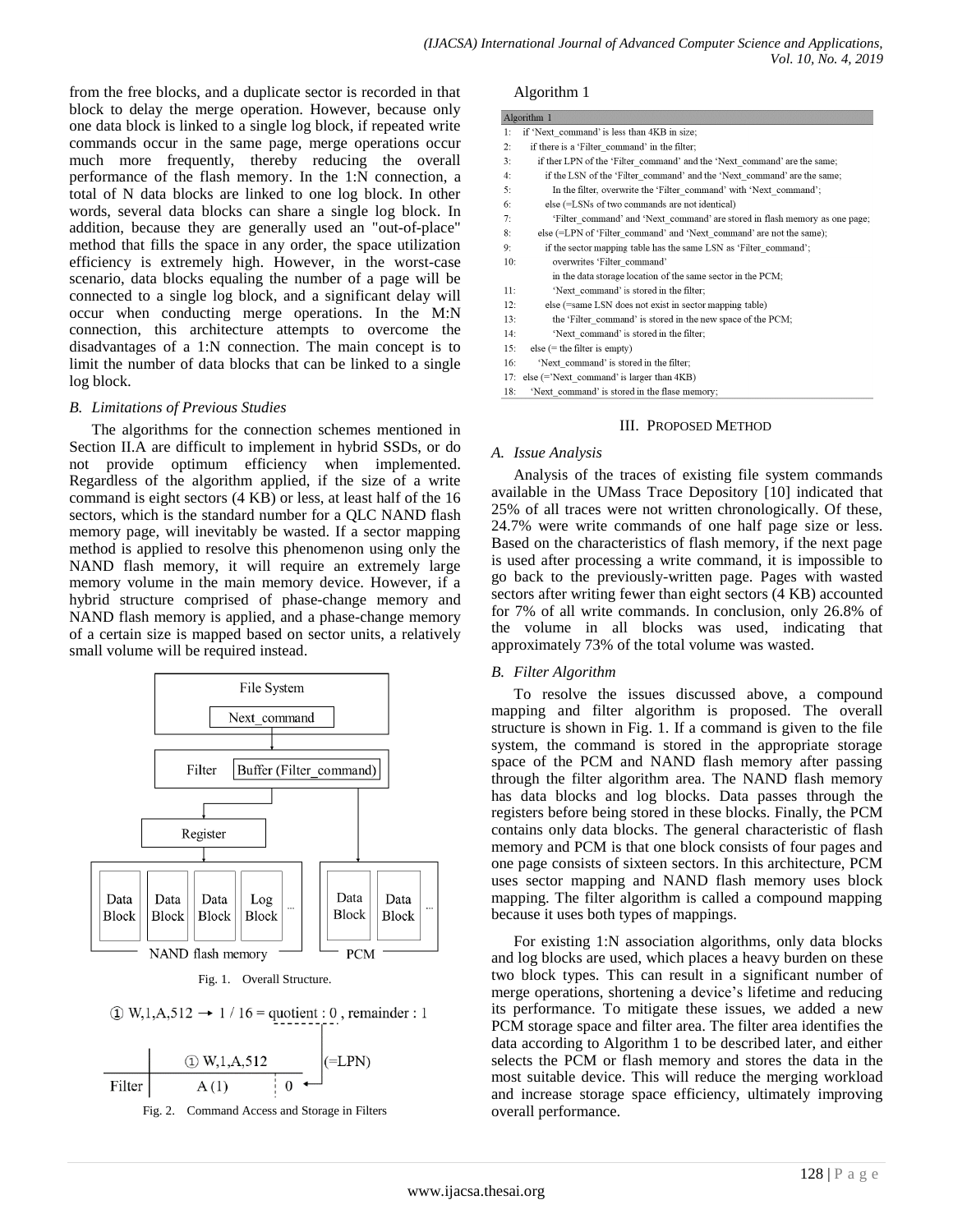*(IJACSA) International Journal of Advanced Computer Science and Applications, Vol. 10, No. 4, 2019*



Fig. 3. Algorithm 1 Process with Examples (Proceeding Left to Right on the First Line).

As shown in Fig. 2, a command contains "command, logical sector number, data, size' information. A 'command' is a command that runs in the file system as flash memory. 'W' means write and 'R' means read, but only 'W' is used because only write commands are needed. The "logical sector number' is the number of the sector corresponding to the write command. "Data" is the content to be saved and "size" is the capacity of the write command. The unit of size uses bytes by default.

Given the data to process, divide the logical sector number (LSN) by the number of sectors per page to obtain the quotient, where the quotient is called the logical page number (LPN). The LSN and LPN will only reside in the DRAM in the filter area for a short time until the next command is given. The size of the filter in which the instruction can be stored for a short time is equal to the maximum capacity of the filter specified in Algorithm 1.

In order to simplify the filter, it is represented as a single page. In this paper, the LSN is recorded in parentheses for intuitive confirmation. On an actual system, the LSN is not stored in the filter.

For example, in Fig. 2, If LSN 1 is divided by 16, the quotient is 0 and the remainder is 1. Therefore, the LPN is written as 0 and data is written to sector 1 of the filter. This command is the "Filter\_command" in Algorithm 1, and a detailed description of this will be provided in the next paragraph. A "Filter\_command" will be saved to the PCM or flash memory and stored in the filter as determined by Algorithm 1 when processing the next command.

Algorithm 1 describes the overall processing of the filter and example commands are provided in Fig. 3. We used "OLTP Application  $I / O$ ", a collection of  $I / O$  command

information given to storage among the traces provided publicly in UMass Trace Repository [10]. In Algorithm 1, a 'Filter\_command' implies that the command is already stored in the filter and a "Next\_command" refers to the command that is currently being processed.

The first item to check when given a command to process is the size of the command. If the size of the "Next\_command" is less than or equal to the maximum value that can be stored in the filter, verify that the filter has a 'Filter\_command' already stored.

In the case of an instruction given as  $(1)$  W, 1, A, 6144' in Fig. 3, the size of the instruction is larger than 4096 B, so it does not go through the filter (Algorithm 1, lines 17–18). This is because when a trace is analyzed, very few consecutive write commands that exceed the maximum size of the filter appear in the same sector.

When a scenario occurs in which a command is to be stored in flash memory, the filter collects as many identical page commands into registers as possible before they are stored in flash memory. If the page currently being collected in the register is equal to the LPN of the command or if the register is empty, the command is stored in this register. This includes the processing of the  $(3)$  W, 9, C, 512' and  $(4)$  W, 4, D, 1536"commands, for example. However, if the page number that is collected in the register differs from the LPN in the next instruction or if the next instruction causes a register overflow, the data of the existing register is stored in the flash memory before the next instruction is stored in the register.

If a scenario occurs that saves a command to a filter, such as processing the  $(2)$  W, 9, B, 512' command, the command can be saved to the filter immediately if the filter is empty (lines 1 and 15–16).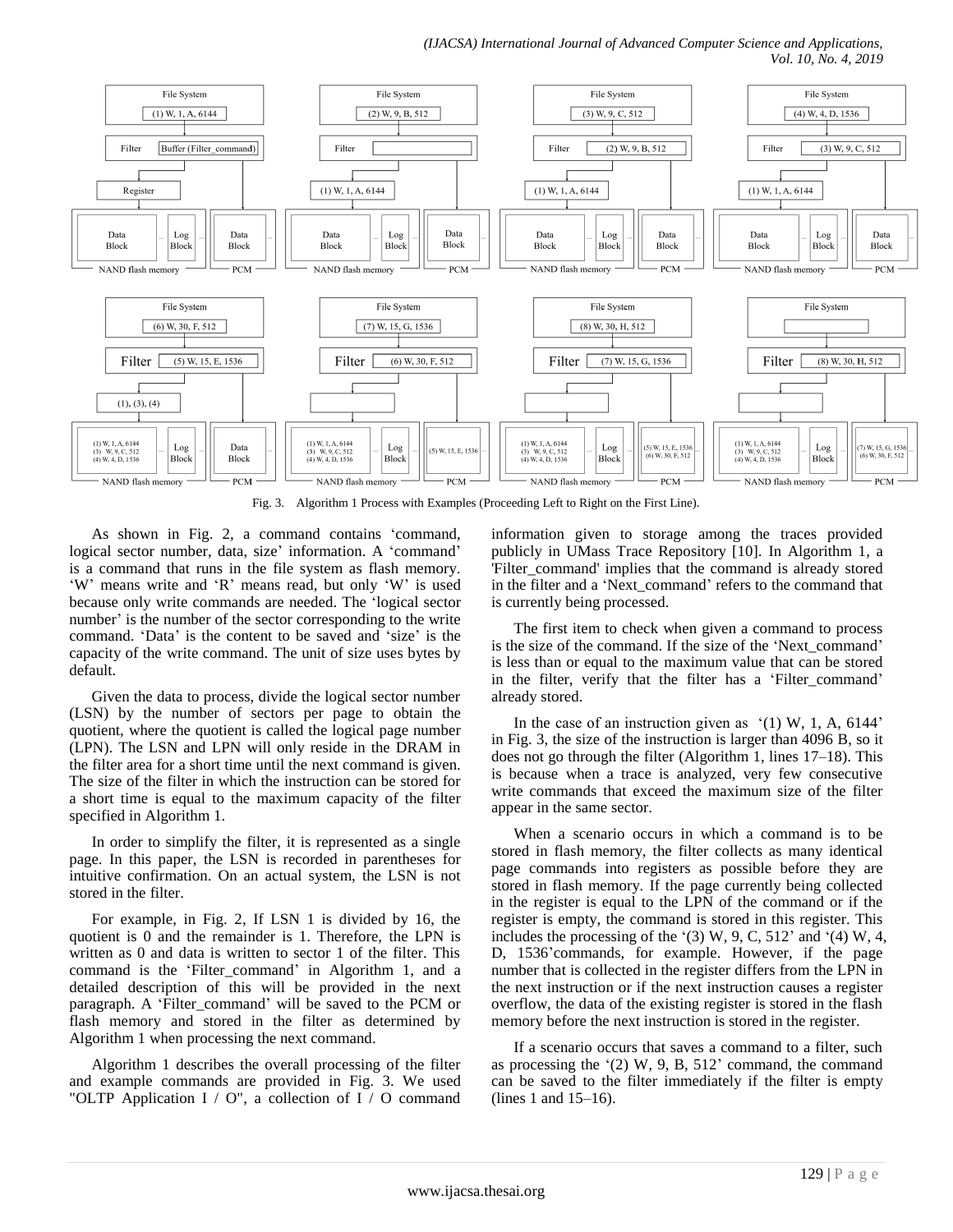If a "Next\_command" must be saved in the filter (lines 3– 7), but the filter is not empty (a "Filter\_command" is already stored in the filter), compare the LPNs of both commands (line 3). If the LPN is the same, the LSNs are compared again. If the LSNs are the same, the filter is overwritten (lines 4–5). In the figure, the command  $(3)$  W, 9, C, 512' would overwrite command '(2) W, 9, B, 512'.

If the LSNs are not the same, two write commands, such as the  $(3)$  W, 9, C, 512' and  $(4)$  W, 4, D, 1536' commands, are stored in the flash memory on the same page and the filter state changes to empty (lines 6–7).

When the  $(6)$  W, 30, F, 512' command is given as the 'Next command', the LPNs of the 'Filter command' and 'Next command" are different (line 8). Therefore, the sector mapping table is referred to and the PCM checks whether this is the same sector as the 'Filter command'. In the current situation, because the PCM is empty, there is no identical sector, so the 'Filter command' is stored in the PCM and the 'Next command' is stored in the filter (lines 12–14).

When the command  $(7)$  W, 15, G, 1536' is given, the PCM is not empty but there is no same sector for the filter command, so data 'F' corresponding to the 'Filter command' is newly saved in the PCM. However, if the '(8) W, 30, H, 512' command is given, the PCM overwrites existing data 'E' with filter command data "G" because this is the same sector as that of the filter command. If the algorithm used were the 1:N association, it would have already used a significant amount of log block space due to overwriting.

## *C. Example Execution and Limitations*

Fig. 4(a) and (b) show the results of the 1:N algorithm and the proposed filter algorithm performed on the same command. The command is one of the "OLTP Application I / O" commands publicly available from the UMass Trace Repository used for performance evaluations [10].

In the results analysis of Fig. 4, when running the compound mapping and filter algorithm, three pages were used for NAND flash memory and 55 sectors were used for PCM, resulting in 52,682 B. However, using 1:N concatenation, 10 pages were used for the data block and 13 pages for the 188,416 B log block. As a result, the space utilization efficiency of the filter algorithm is three times higher than for the 1:N association algorithm. In addition, the 1:N association algorithm wastes approximately 17 times more space than the filter algorithm.

Compared to the 1:N connection algorithm, not only does the compound mapping algorithm conduct much fewer merge operations, its use of partial sector mapping greatly improves the space utilization. Fig. 4(a) shows the processing of a command by this method. At a glance, the space utilization efficiency and the data storage density are much higher than the conventional 1:N association algorithm shown in Fig. 4(b).

Use of the conventional 1:N association algorithm results in many page allocations, as shown in Fig. 4(b). However, the amount of data that is actually stored in this space is very small, resulting in wasted capacity and lower space utilization efficiency.

The filter algorithm can store data on a sector-by-sector basis, and data of less than half a page (4 KB) can be algorithmically executed in the phase-change memory, where it is possible to overwrite data immediately when a write command occurs for the same position, and data are managed using sector-by-sector mappings. Complex flash memory mapping can be accomplished through a block-mapping application. With this approach, redundant sectors, which account for 79% of all traces, can be effectively managed.

However, from a cost point of view, there is a limit to the capacity of the phase change memory because this memory is expensive. Therefore, a small amount of space should be allocated to maximize the cost efficiency of the phase change memory. A minimum amount of space should also be allocated for the merge operator because if data should be stored in the phase change memory, but its space is not sufficient or the amount of invalid data that can be overwritten is too low, a merge operation will be performed. That is, since the size of the phase change memory is small, the number of merging operations increases. Therefore, the cost of the merge operator should be minimized.

As limitations, the volume used in the sector-mapping table is relatively large, and the cost of the phase-change memory is high. Therefore, a means to reduce the size of the mapping table and at the same time the amount of phasechange memory that provides the greatest efficiency for each NAND flash memory capacity should be sought. It is also necessary to consider a more efficient method of merging and to check detailed conditions on how to exchange information between the flash memory and PCM.



Fig. 4. Comparison of Space Utilization.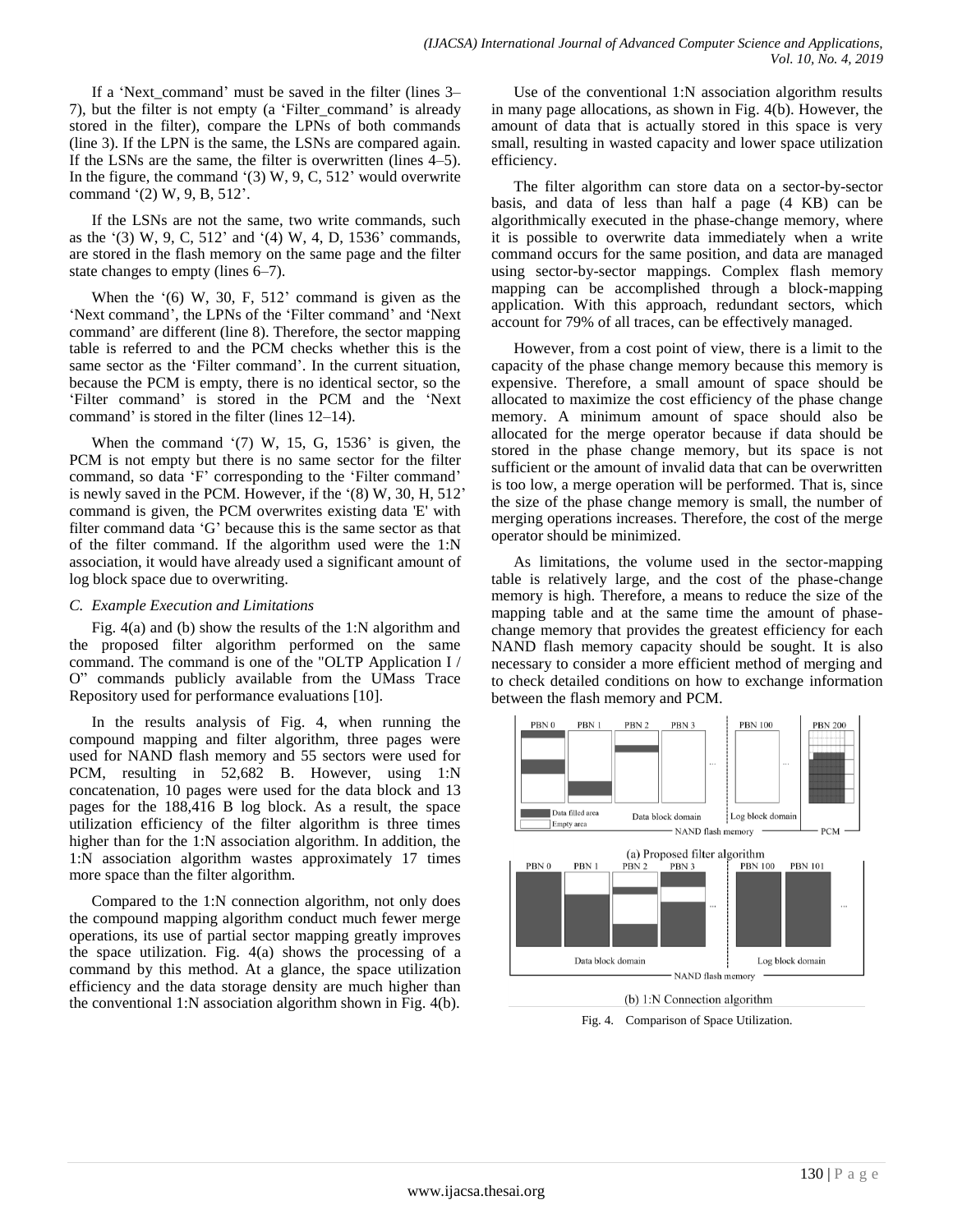| <b>Variable</b>                   | Value |
|-----------------------------------|-------|
| Number of blocks used in the test | 2,048 |
| Number of pages per block         | 64    |
| Number of sectors per page        | 16    |
| Sector size (Byte)                | 512   |

TABLE I. ESTABLISHMENT OF TEST HYPOTHESIS

# IV. TEST RESULTS AND DIRECTIONS FOR FUTURE RESEARCH

# *A. Test Results*

This section compares and analyzes the efficiency of the proposed algorithm to a compound mapping filter algorithm that uses 1:N linking sectors based on traces, and measures the number of operations performed and the time needed to achieve the results. The consumed time for flash memory is assumed in the simulation by referring to a technical note provided by Micron Technology [11]. The time required for a random write per sector is 55 μs, and the time required for a block erasure is 500 μs. Also, trace analysis indicates that the average size of one write operation is 3584 B.

We used the "OLTP Application  $I / O$ ", a collection of  $I /$ O storage command information for traces provided publicly by the UMass Trace Repository [10]. We analyzed the read / write command and the corresponding sector number and size, and conducted performance evaluations based on this command. Because QLC is still in the development stage, it was not possible to provide a hardware performance evaluation, so the evaluation was performed based on software coding.

As common characteristics for the two algorithms, one block is composed of 64 pages, and each page consists of 16 sectors, as shown in Table I. In both cases, the data block and log block domains use NAND flash memory. The 1:N connection algorithm uses a 1 GB data domain and a 10 MB log block domain; the filter algorithm was set up using a data domain of 1 GB, log block of 5 MB, and filter domain of 5 MB, where the filter domain used dynamic, static, or parameter RAM (DRAM, SRAM, or PRAM).

Table II shows the results of analyzing 378,914 write commands on a single chip. Here, a merge operation refers to merges between the data domain and log blocks in the NAND flash memory. For the 1:N connection algorithm, 1,112,738 write operations were required. This represents approximately 7,789,166 sectors (55 microseconds per sector), or approximately 428.4 seconds in total. On the other hand, the filter algorithm required 200.9 seconds because 522,012 sectors were involved. Therefore, using the filter algorithm, it is possible to reduce the number of write operations and their associated time by 46% compared with the conventional method. Erase operations also yielded significant differences. In the 1:N chain algorithm, 546 block deletion operations and 273 merge operations were performed. However, the filter algorithm applied only 34 block deletions and 17 merge operations. These numbers indicate that when using the filter algorithm, the numbers of delete and merge operations are reduced by 93% compared to the 1:N connections algorithm.

| TABLE II. | <b>COMPARISON OF ALGORITHM</b> |
|-----------|--------------------------------|
|           |                                |

|                                       | <b>Filter Algorithm</b> | 1:N Connection Algorithm |
|---------------------------------------|-------------------------|--------------------------|
| Write operations<br>(number)          | 522,012                 | 1,112,738                |
| Write operations<br>(seconds)         | 200.9                   | 4284                     |
| <b>Delete operations</b><br>(number)  | 34                      | 546                      |
| <b>Delete operations</b><br>(seconds) | 0.017                   | 0.273                    |
| <b>Merge operations</b><br>(number)   | 17                      | 273                      |

# *B. Directions for Future Research*

This study assumed that the filter will use DRAM or SRAM. However, such memory types are relatively expensive compared to PRAM, and hence the memory volume must be reduced as much as possible for greater cost efficiency. Therefore, a method that uses PRAM should be considered. PRAM has a slower access speed compared to DRAM or SRAM, and hence an algorithm that uses a two- or four-step pipeline technique must be designed to improve the speed.

To the two-step pipeline, two filters (Filter 1 and Filter 2) composed of eight connected sectors operate within the phasechange memory. After reading the write command in Filter 1, the write command is also read in Filter 2. Because differences in the delay time may occur depending on the input command, the filter that finishes its operation first will read the new command and process it according to the algorithm.

To further elaborate, if the domain in a phase-change memory uses a filter, and phase-change memory is used for storage, the filter is converted into the data domain immediately, and the eight sectors that are connected out of the extra domains in the phase-change memory will be used as a new filter. The algorithm described in this paper requires two operations when data are stored in the NAND flash memory or phase-change memory because of data passage through the filter. However, when PRAM is used, the filter is incorporated in the phase-change memory architecture, so only one write operation is needed to store data in the phasechange memory.

# ACKNOWLEDGMENT

This work was supported by Basic Science Research through the National Research Foundation of Korea (NRF) funded by the Ministry of Education (NRF-2017R1D1A3B04031440). This study was also supported by a 2018 Research Grant from Kangwon National University (No. 000000000).

## **REFERENCES**

- [1] Ahmed Izzat Alsalibi, Sparsh Mittal, Mohammed Azmi Al‐Betar, Putra Bin Sumari "A survey of techniques for architecting SLC/MLC/TLC hybrid Flash memory – based SSDs," Practice and Experience, e4420, ISSN 1532-0626, 2018.
- [2] Jung Sik Park, Hi-seok Kim, Ki-Seok Chung, and Tea Hee Han, "PRAM and NAND Flash Hybrid Architecture based on Hot Data